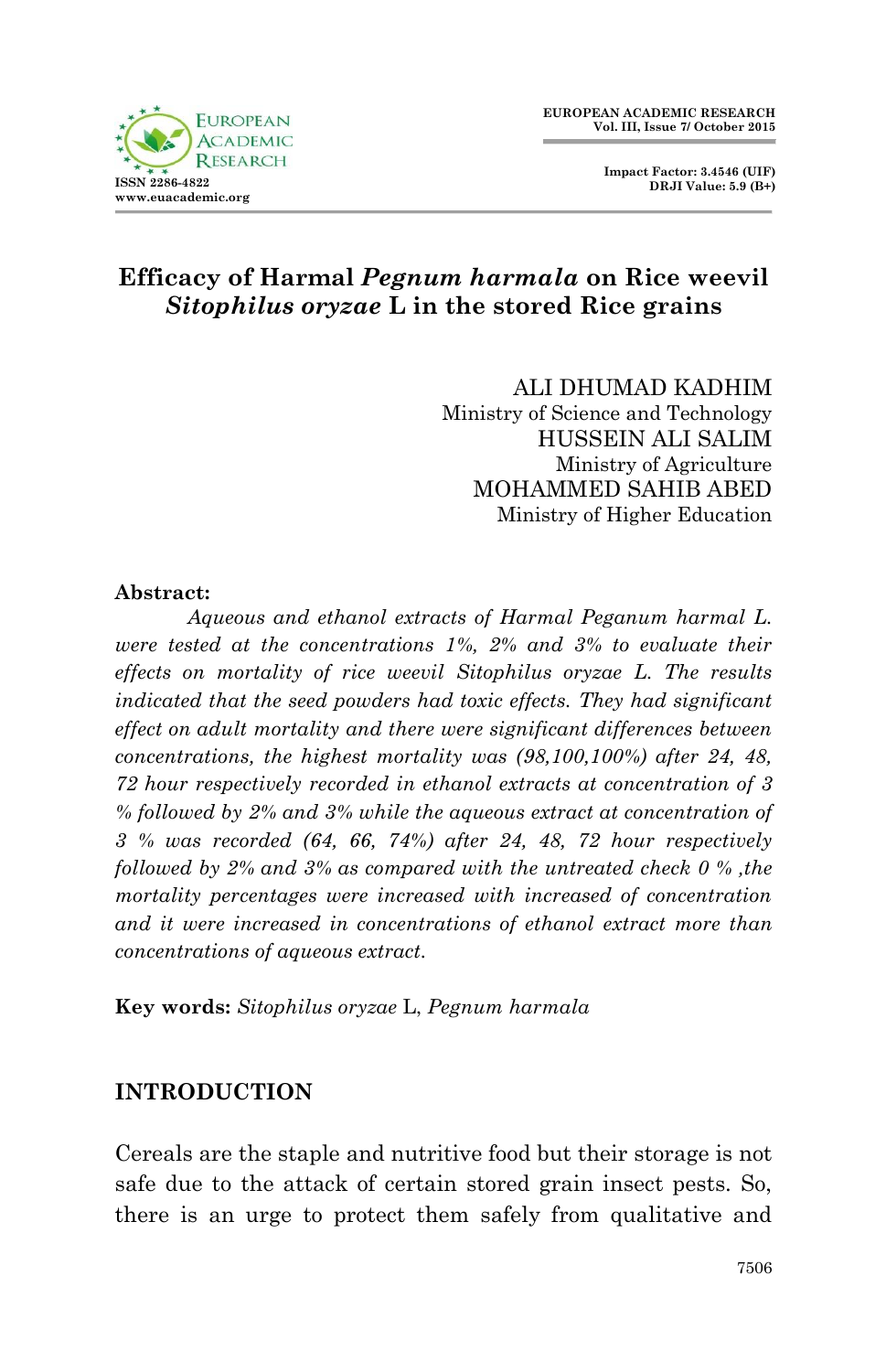quantitative loss **(Nyambo, 1993; Hagstrum** *et al***., 1999).**  *Sitophilus oryzae* L. (Coleoptera: Curculionidae) commonly called rice weevil has become primary pest of stored grains of warm climatic areas. They cause damage to grains which are stored at 25-30°C and at low RH as these conditions favored the development of this pest **(Batta, 2004).** It is the most destructive and widespread cereal pest in the world and got economic importance **(Champ & Dyte, 1976).** It causes 18.30% losses to stored grains **(Adams, 1976).** Female laid eggs in the seeds and also remains inside the seeds during their larval development. After completion, emerges as an adult from the seeds. They normally produce their large population in short times because of their short developmental period **(Aitken, 1975).** Using synthetic chemicals as insect pest control has given rise to a number of problems, including adverse effects on the environment and human health **(Anonymous, 2004).** Recently, there has been considerable pressure from consumers opposed the use of synthetic insecticides in foods **(Dal Bello** *et al***., 2001).** Plants are favorably exploited as for the biological control of insect pests and stored grain product pests, including the management of rice weevil (*Sitophilus oryzae*) in rice grain infestation **(Huang** *et al***., 2002; Lee** *et al***., 2003)**. They produce different kinds of secondary metabolites which constitute important sources of pesticides include terpenoides, phenolics, flavonoides, tannins, essential oils and alkaloids. These phytochemical compounds have different behavioral and physiological effects on insects **(Isman, 2006). Saljoqi** *et al***., (2006)** reported that there are toxic and repellent properties of extracts from Harmal shoots and seeds (*Pegnum harmala*) against *S. oryzae*.

The aim of our study is to evaluate the insecticidal activity of the eethanol and water extracts from *Pegnum harmala* against adults of *Sitophilus oryzae*.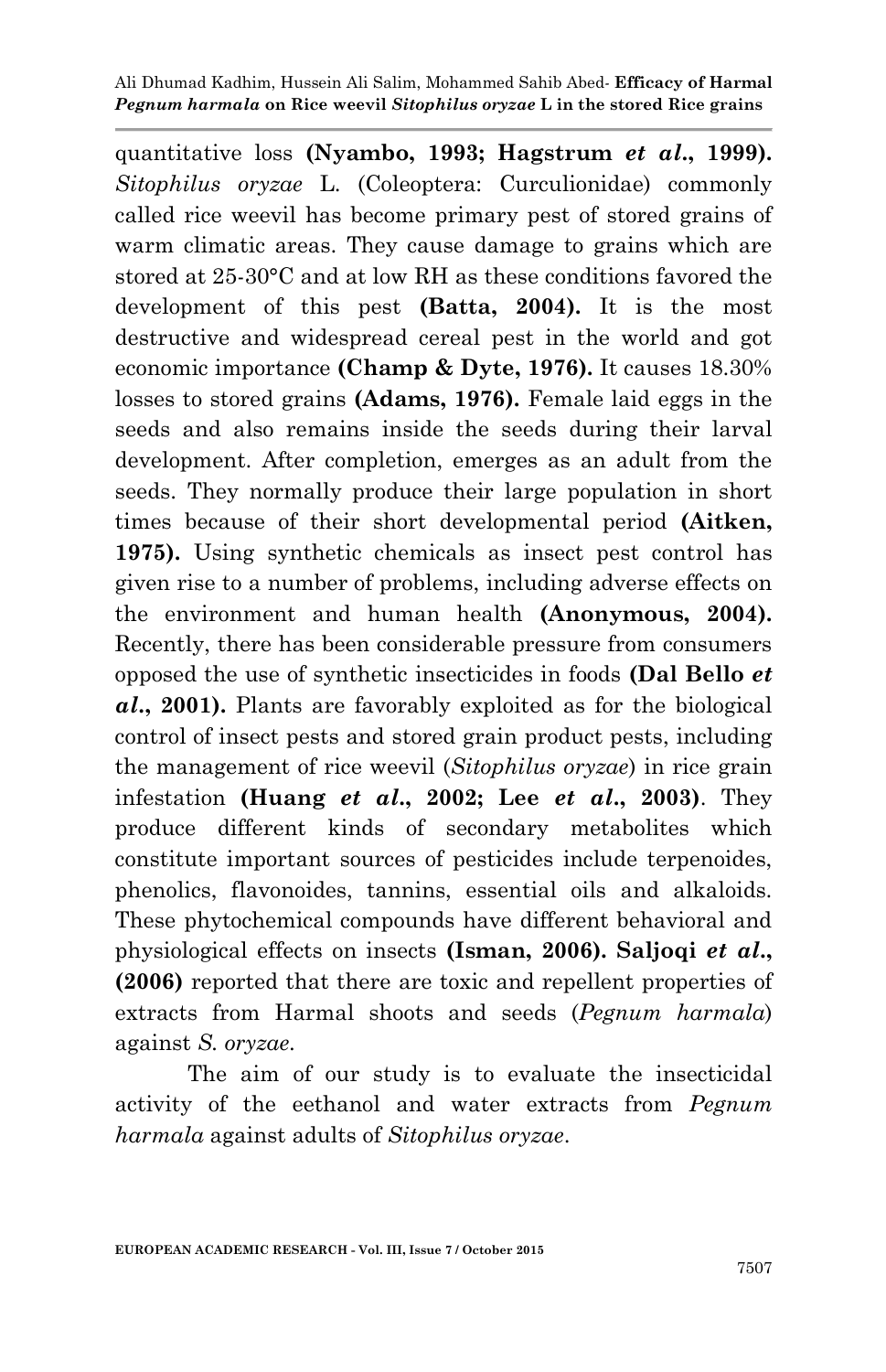## **MATERIALS AND METHODS**

### **Preparation of Harmal seed powder**

Seeds of plants*;* Harmal *Peganum harmala* L. was obtained from the local market of Allahabad, India. The seeds were washed under tap water and then shed to dry out. The seeds were grounded by electric grinder into very fine powder. The seed powder of plant were kept in a separate small plastic vials covered air tightly which then kept into a refrigerator at a freezing point degree.

#### **Preparation of Aqueous extract**

250 gram of the dry powdered seeds was macerated in 1L capacity glass bottles using 500 ml of hot water for 3 days. To ensure complete extraction, the samples were periodically shaken. The extract was then filtered through Muslin cloth and concentrated in 45 cm diameter plates under running warm air for 72 hours give a dried residue. Extracted substance was stored in refrigerator at 4 °C.

### **Preparation of ethanol extract**

250 gram of the dry powdered seeds was macerated in 1L capacity glass bottles using 500 ml of 99% ethanol for 3 days. To ensure complete extraction, the samples were periodically shaken. The extract was then filtered through Muslin cloth and concentrated in 45 cm diameter plates under running warm air for 48 hours to give a dried substance. Extracted substance was stored in refrigerator at 4 °C.

### **Preparation of concentrations**

Prepare concentrations of aqueous and ethanol extracts 1, 2, 3 % by adding 1, 2, 3 gm from each extract to 99, 98, 97 ml respectively in water and ethanol, each concentration has been placed in a separate container, well shaken to homogenize, mixed of each concentration with Rice grains and left to dry.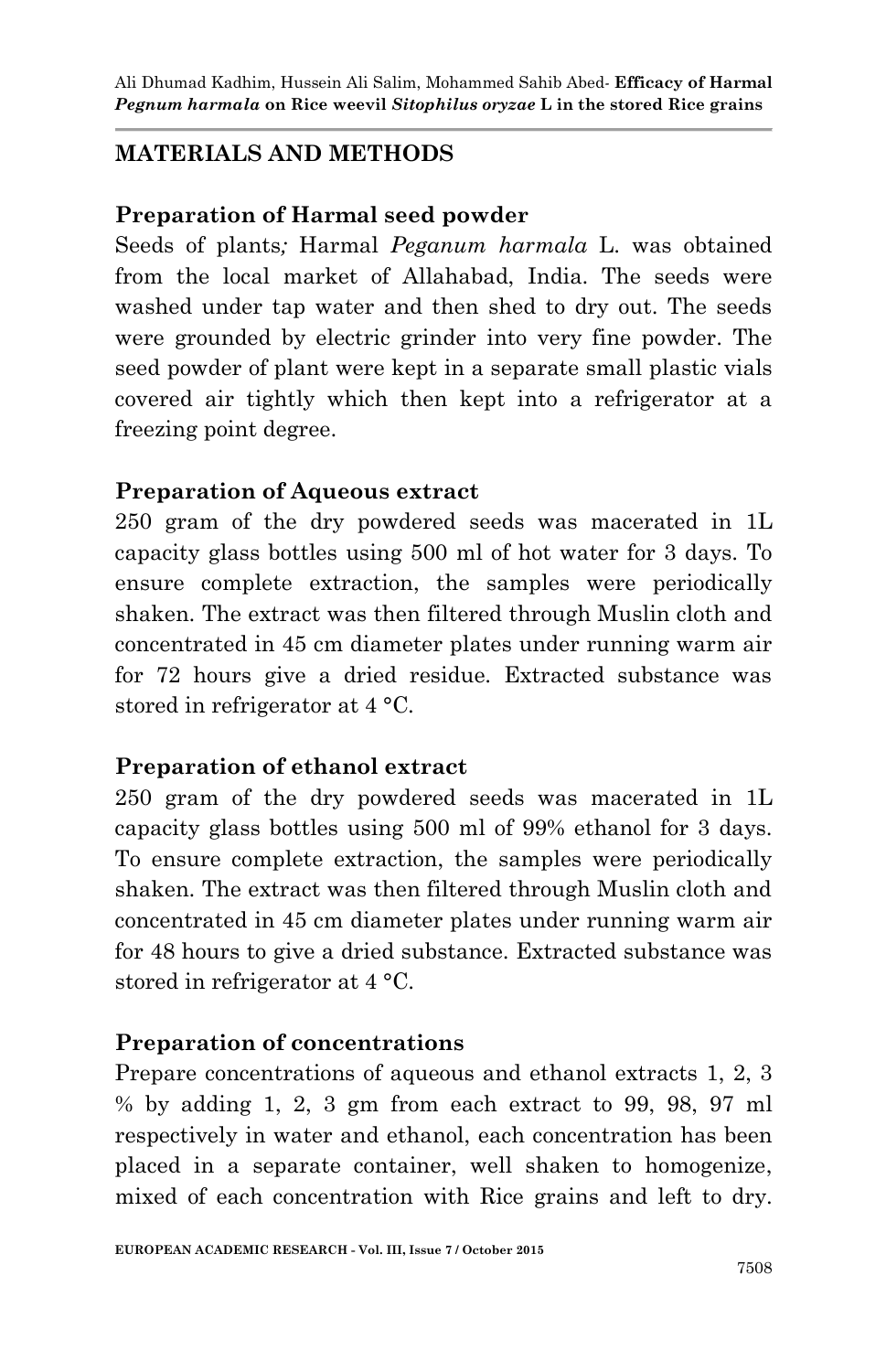Ten g of Rice grains with each concentration were placed in plastic containers (4 cm diameter x 6 cm depth) lined with whatmann no.1 filter paper. Ten adult beetles were introduced to each container. For the control treatment, only 10 g of Rice grains and 10 adult beetles were placed in the container in the same way as previously mentioned.

#### **Mortality tests**

The percent mortality of adults was calculated the Abbott's formula (**Abbott, 1925**) after 24, 48 and 72 hours. Each test was replicated five times

 n in T after treatment Corrected  $\% = (1 - \dots - \dots - \dots - \dots - \dots - \dots - \dots - \dots - \dots - \times 100$ n in Co after treatment

Where:  $n =$ Insect population,  $T =$ treated,  $Co =$ control

#### **Statistic analysis**

In the experiment Complete Randomized Design (CRD) was adopted. The analysis of variance (ANOVA) technique was applied for drawing conclusion from data. The calculated values were compared the tabulated values at 5% level of probability **(Fisher and Yates, 1968).**

### **RESULTS AND DISCUSSION**

The result of Table 1 and fig 1 revealed that maximum significantly increased in mortality percentages the adults of *Sitophilus oryzae* in concentration of ethanol extract 3% at 24, 48 and 72 hour after treatment followed by 2% and 1% then concentrations of aqueous extract 3%, 2% and 1% as compared with control 0%. The Statistical analysis indicated that there were significant differences among the all concentrations after 24 and 48 hour but after 72 hour all concentrations of ethanol and aqueous extracts found non-significant among each other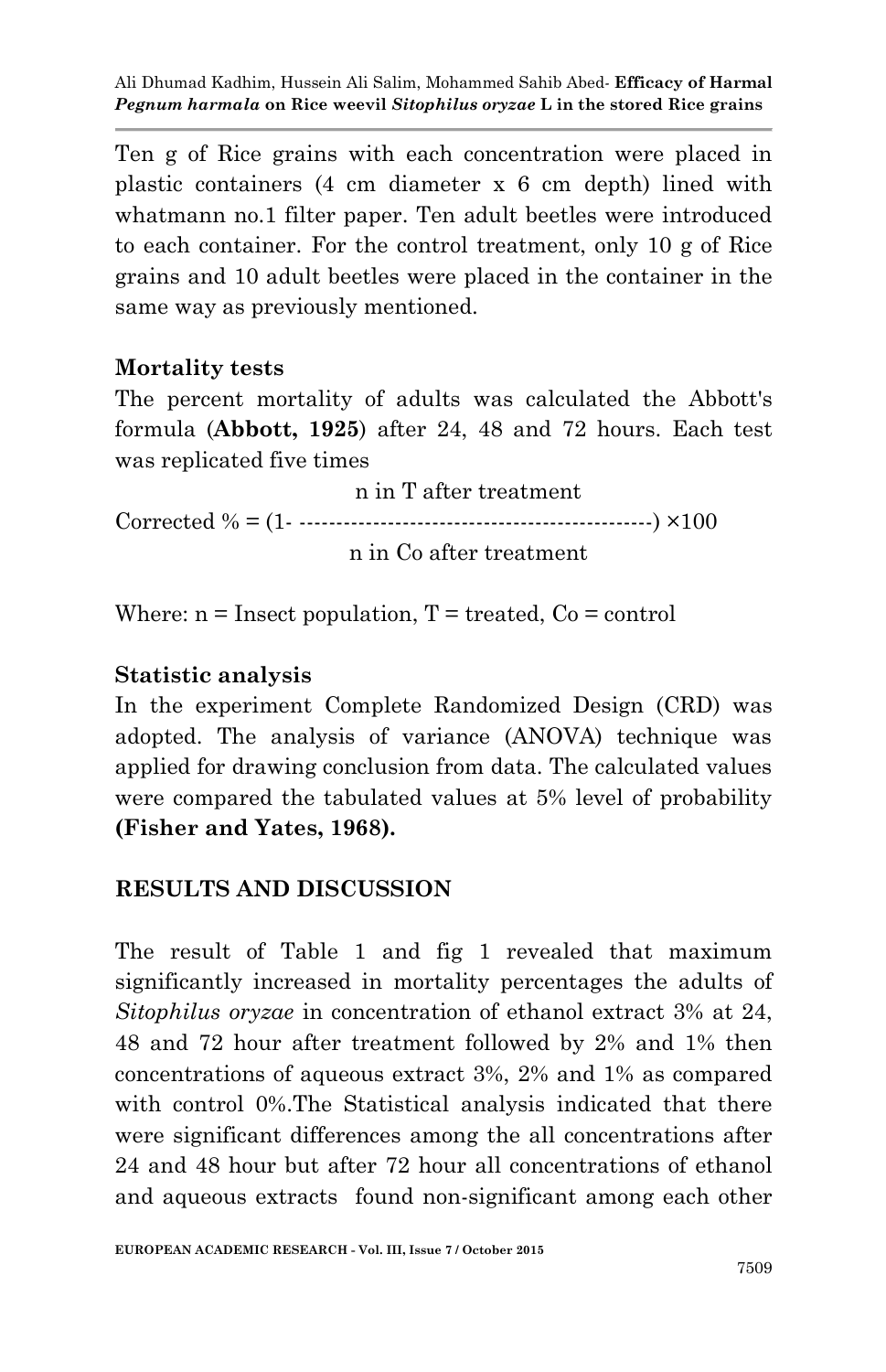with significantly increased in mortality percentages from control. The mortality percentages were increased with increased of concentration and it were increased in concentrations of ethanol extract more than concentrations of aqueous extract.However the results of some previous work of harmal on other insects such as the work on *Tribolium castaneum*, is supported our present findings (**Khalaf and Aelan, 2002**). **Kanvil** *et al***. (2006)** reported that all concentrations of harmal were more effective initially, but with passage of time. Majority of previous workers also reported in the same trend **(Jacobson, 1983; Jilani** *et al***. 1988; Harish**  *et.al.* **2000)**. **Rao** *et al***. (2005**) mentioned that harmal extract was effective on *Sitophilus. oryzae* .Our results have shown that *P. harmala* possess high insecticidal activity on *Sitophilus. oryzae*. **Abbassi** *et al.* **(2003)** have found the same effect on desert locust *Schistocerca gregaria* (Forskal). *P. harmala* is a rich source of carboline, alkaloids as harmol, harmine and harmaline **(Li, 1996; Kartal** *et al***., 2003).** These alkaloids as well as other secondary metabolites of this investigated plant may explain the toxic effect in the studied insects.

| <b>Treatments</b>  | Concentrations | 24 hour | 48 hour  | 72 hour |
|--------------------|----------------|---------|----------|---------|
| Aqueous<br>extract | $1\%$          |         | $\theta$ | 40      |
|                    | $2\%$          | 38      | 40       | 44      |
|                    | $3\%$          | 42      | 42       | 60      |
| Ethanol<br>extract | $1\%$          | 64      | 66       | 74      |
|                    | $2\%$          | 80      | 82       | 86      |
|                    | 3%             | 98      | 100      | 100     |
| control            |                |         | $\Omega$ |         |
| F-test             |                | S       | s        | s       |
| S. Ed. $(\pm)$     |                | 15.381  | 15.344   | 18.883  |
| C. D. $(P = 0.05)$ |                | 32.67   | 32.68    | 40.22   |

**Table1. Effect of concentrations of aqueous and ethanol extracts of Harmal** *Peganum harmala* **against adults of** *Sitophilus oryzae*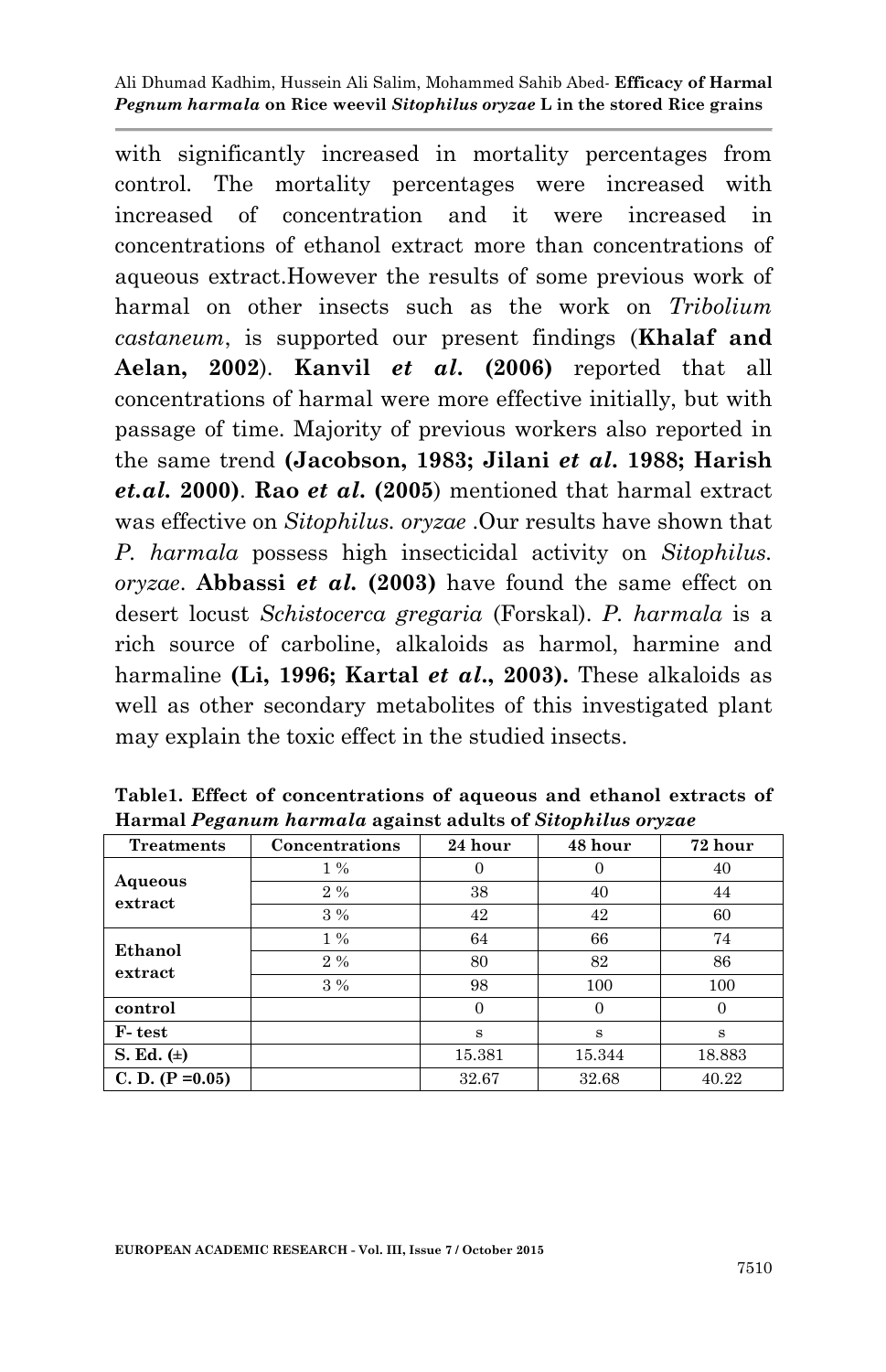

**Fig 1. Effect of concentrations of aqueous and ethanol extracts of Harmal** *Peganum harmala* **against adults of** *Sitophilus oryzae*



**Fig 2. Adults of Rice weevil** *Sitophilus oryzae* **L**

#### **REFERENCES**

- **Abbassi K, Atay-Kadiri Z, Ghaout S (2003).** Biological effects of alkaloids extracted from three plants of Moroccan arid areas on the desert locust. Physiol. Entomol. 26: 232-236.
- **Abbott W.** A method of computing the effectiveness of an insecticide. J Econ Entomol 1925; 18:265-267.
- **Adams, J. M. (1976).** Weight loss caused by development of *S. oryzae*. J. Stor. Prod. Res., 12: 269-272.
- **Ahmed J. Mhemed, (2011)**. The efficacy of four seed powders on some biological aspects and mortality of khapra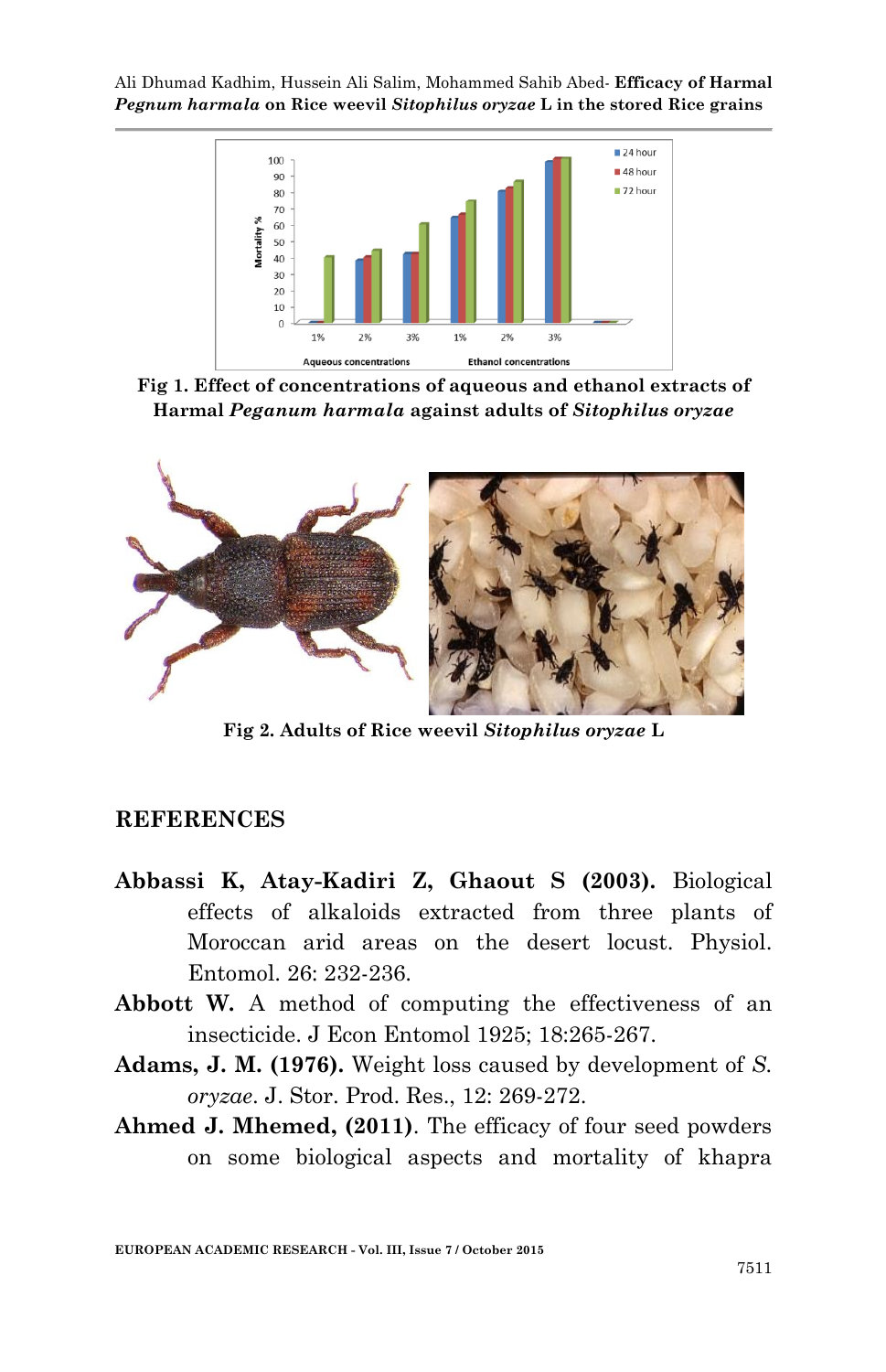> beetle, the Iraqi Journal of Agricultural Sciences 42 (6):112 – 123

- **Aitken, A.D. (1975).** Insect travelers I: Coleopteran Technological Bulletin, 31.
- **Anonymous (2004).** Green pesticides in insect pest management. A report on the National Symposium on Green Pesticides for Insect Pest Manegement, Entomological Research Institute, Chennai. Current Science. 86(8): 1059- 1060.
- **Batta, Y.A. (2004).** Control of rice weevil (Sitophilus oryzae L.) (Coleoptera: Curculionidae) with various formulations of Metarhizium anisopliae. Crop Prot., 23: 103-108.
- **Champ, B.R. and C.E. Dyte. (1976).** Global survey of pesticide susceptibility of stored grain pests. FAO Plant Protection Science, No. 5, FAO, Rome.
- **Dal Bello, G., Padin, S., Lastra, C. L., and Fabrizio, M. (2001).** Laboratory evaluation of chemical biological control of the rice weevil (*Sitophilus oryzae* L*.*) in stored grains. Journal of Stored Products Research. 37: 77-84.
- **Fisher, R. A. and Yates, (1968).**Statistical method for research workers. Oliver and boyd ltd. *Edinburgh and London*, 10.
- **Hagstrum, D.W., C. Reed and P. Kenkel. (1999).** Management of stored wheat insect pests in the USA. Int. Pest Manag. Rev., 4: 127-142.
- **Harish, C., D.K. Abuja, A. Nagender, and S. K. Berry. (2000)**. Repellency of different plant extracts and commercial formulations used as prophylactic spray to protect bagged grain against *Tribolium castaneum* J. Food Tech. Mysore. 6 (37): 582-585.
- **Huang, Y., Ho, S. H., Lee, H. C., and Yap, Y. L. (2002).** Insecticidal properties of eugenol, isoeugenol and methyeugenol and their effects on nutrition of *Sitophilus zeamais* Motsch. (Coleoptera: Curculionidae) and *Tribolium castaneum* (Herbst) (Coleoptera: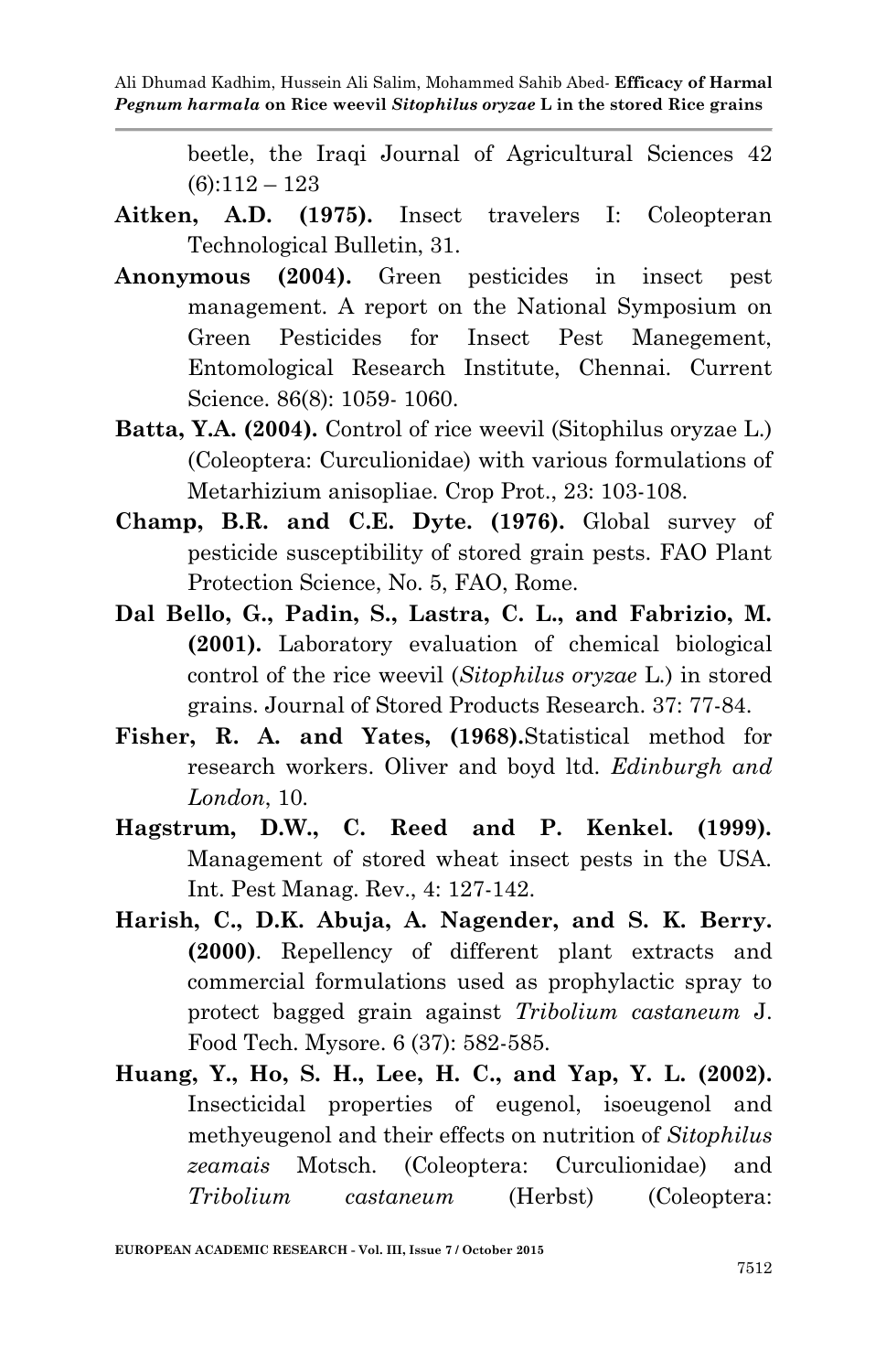> Tenebronidae). Journal of Stored Products Research. 38: 403-412.

- **Isman, M. B. (2006).** Botanical insecticides, deterrents and repellents in modern agriculture and an increasingly regulated world. Annual Review Entomology. 51: 45-66.
- **Jacobson, M., (1983).** Phytochemicals for the control of store product insects. In Proceedings of The third International Conference on Stored Product Entomology, Kansas State University, Manhattan, Kansas; 182-195.
- **Jilani, G.N., R.C. Saxena, and B.P. Rueda. (1988).** Repellent and growth inhibiting effects Turmeric oil, Sweet flag oil, Neem oil and "Margosan-O" on the red flour of *Tribolium castaneum* (Coleoptera: Tenebrionidae). J. Econ. Entomol. 81 (4): 1226-1230.
- **Kanvil, S., G. Jilani, A. U. R. Saljoqi , and N. Hussain, (2006).** Repellency of some indigenous plants against *Tribolium castanum* Herbst. J. Agric. 22( 2): 321-326.
- **Kartal M, Altun ML, Kurucu S (2003).** HPLC method for the analysis of harmol, harmalol, harmine and harmaline in the seeds of *Peganum harmala* L. J. Pharm. Biomed. Anal 31: 263-269.
- **Khalaf, J.M., and A. A. Y. Aelan, (2002)**. The effect of powders and extracts of some plants seeds on *Tribolium castaneum Herbst.* J. Basrah Research.,28(1):150-162 (In Arabic).
- **Lee, S., Peterson, C. J., and Coasts, J. R. (2003).** Fumigant toxicity of monoterpenoids to several stored product insects. Journal of Stored Products Research. 39: 77-85.
- **Li WK (1996).** Extraction of alkaloids from *Peganum harmala*  L. and study of their antihydatid chemical composition. J. Lanz. Med. Coll. 22: 16-18.
- **Nyambo, B. T. (1993).** Post-harvest maize and sorghum grain losses in traditional andimproved stores in south Nyanza district, Kenya. Int. J. Pest Manag., 39: 181-187.